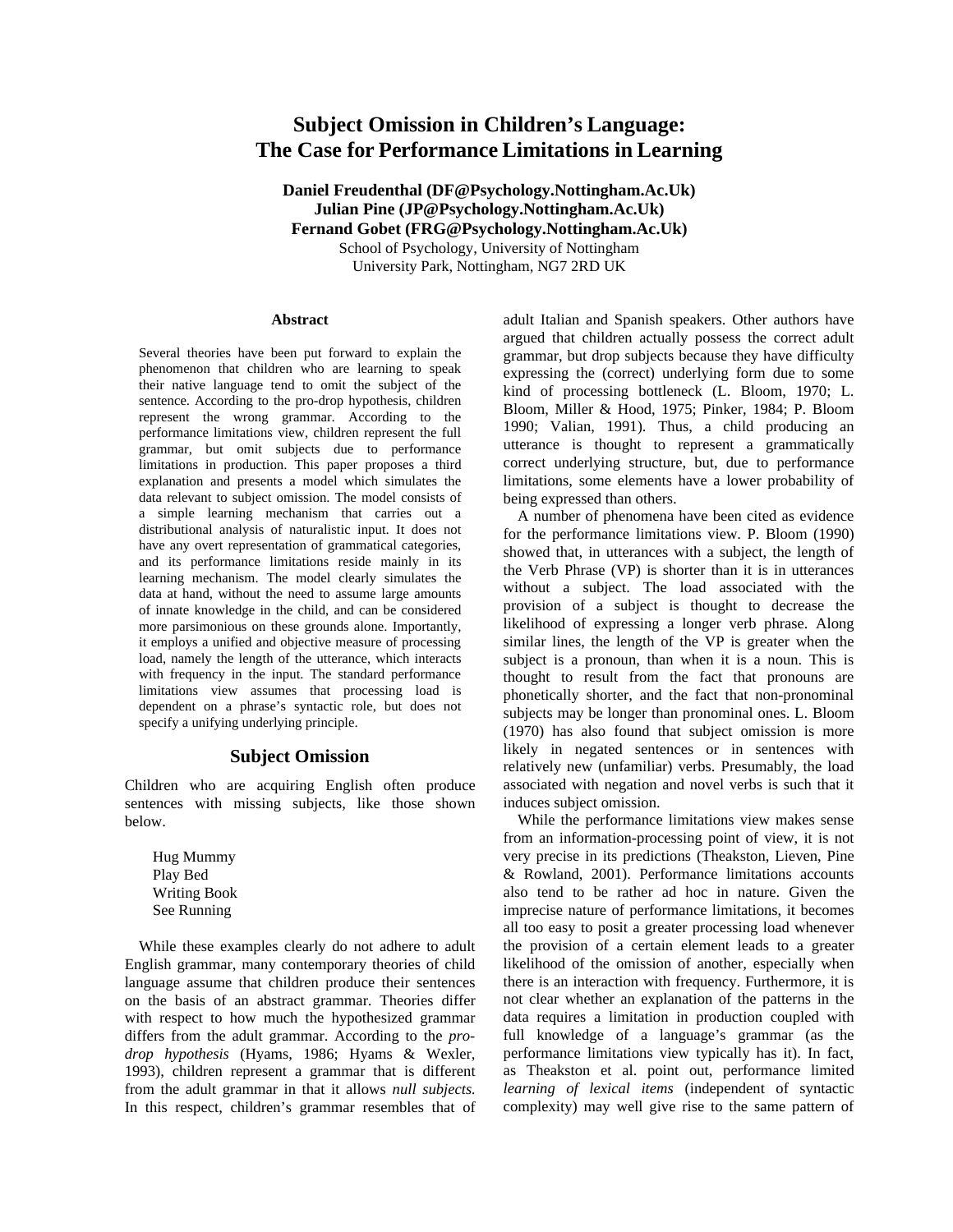results without the need to assume a full representation of the grammar, and a different processing load for various types of grammatical roles. The present paper aims to test these claims by seeing to what extent a performance limited distributional analysis of naturalistic input can account for the pattern of omission and provision of grammatical categories that is found in children's speech. To this end, we aim to simulate the effects that P. Bloom (1990) attributes to performance limited production. We will now introduce the model we have used for these simulations.

#### **MOSAIC**

MOSAIC (Model of Syntax Acquisition In Children) is an instance of the CHREST architecture, which in turn is a member of the EPAM family of models. CHREST models have successfully been used to model phenomena such as novice-expert differences in chess and computer programming. In language acquisition, MOSAIC has been applied to the modelling of the use of optional infinitives in English and Dutch, the learning of sound patterns and the Verb Island phenomenon. Due to space limitations, we refer the reader to another paper in this volume for the relevant references (Freudenthal, Pine & Gobet, 2002).

The basis of the model is a discrimination net, which can be seen as an index to Long-Term Memory. The network is an n-ary tree, headed by a root node. Training of the model takes place by feeding utterances to the network, and sorting them (see Figure 1). Utterances are processed word by word. When the network is empty, and the first utterance is fed to it, the root node contains no test links. When the model is presented with the utterance *He walked home*, it will create on its first pass three test links from the root. The test links hold a key (the test) and a node. The key holds the actual feature (word or phrase) being processed, while the node contains the sequence of all the keys from the root to the present node. Thus, on its first pass, the model just learns the words in the utterance. When the model is presented with the same sentence a second time, it will traverse the net, and find it has already seen the word *he*. When it encounters the word *walked* it will also recognize it has seen this word before, and will then create a new link under the *he* node. This link will have *walked* as its key, and *he walked* in the node. In a similar way, it will create a *walked home* node under the primitive *walked* node. On a third pass, the model will add a *he walked home* node under the *he walked* chain of nodes. The model thus needs three passes to encode a three-word phrase with all new words. (For expository purposes, here we assume that a node is created with a probability of 1. As is explained under *learning rate*, this probability is actually lower and dependent on a number of factors). Figure 1 shows the

development of the net through the three presentations of the sentence.



Figure 1: MOSAIC learning an input.

As the model sees more input, it will thus encode longer and longer phrases. Apart from the standard test links between words that have followed each other in utterances previously encountered, MOSAIC employs *generative* links that connect nodes that have a similar context. Generative links can be created on every cycle. Whether a generative link is created depends on the amount of overlap that exists between nodes. The overlap is calculated by assessing to what extent two nodes have the same nodes directly above and below them (two nodes need to share 10% of both the nodes below and above them in order to be linked). This is equivalent to assessing how likely it is that the two words are preceded and followed by the same words in an utterance. Since words that are followed and preceded by the same words are likely to be of the same word class (for instance Nouns or Verbs), the generative links that develop end up linking clusters of nodes that represent different word classes. The induction of word classes on the basis of their position in the sentence relative to other words is the only mechanism that MOSAIC uses for representing syntactic classes.

The main importance of generative links lies in the role they play when utterances are generated from the network. When the model generates utterances, it will output all the utterances it can by traversing the network until it encounters a terminal node. When the model traverses standard links only, it produces utterances or parts of utterances that were present in the input. In other words, it does *rote* generation. During generation, however, the model can also traverse generative links. When the model traverses a generative link, it can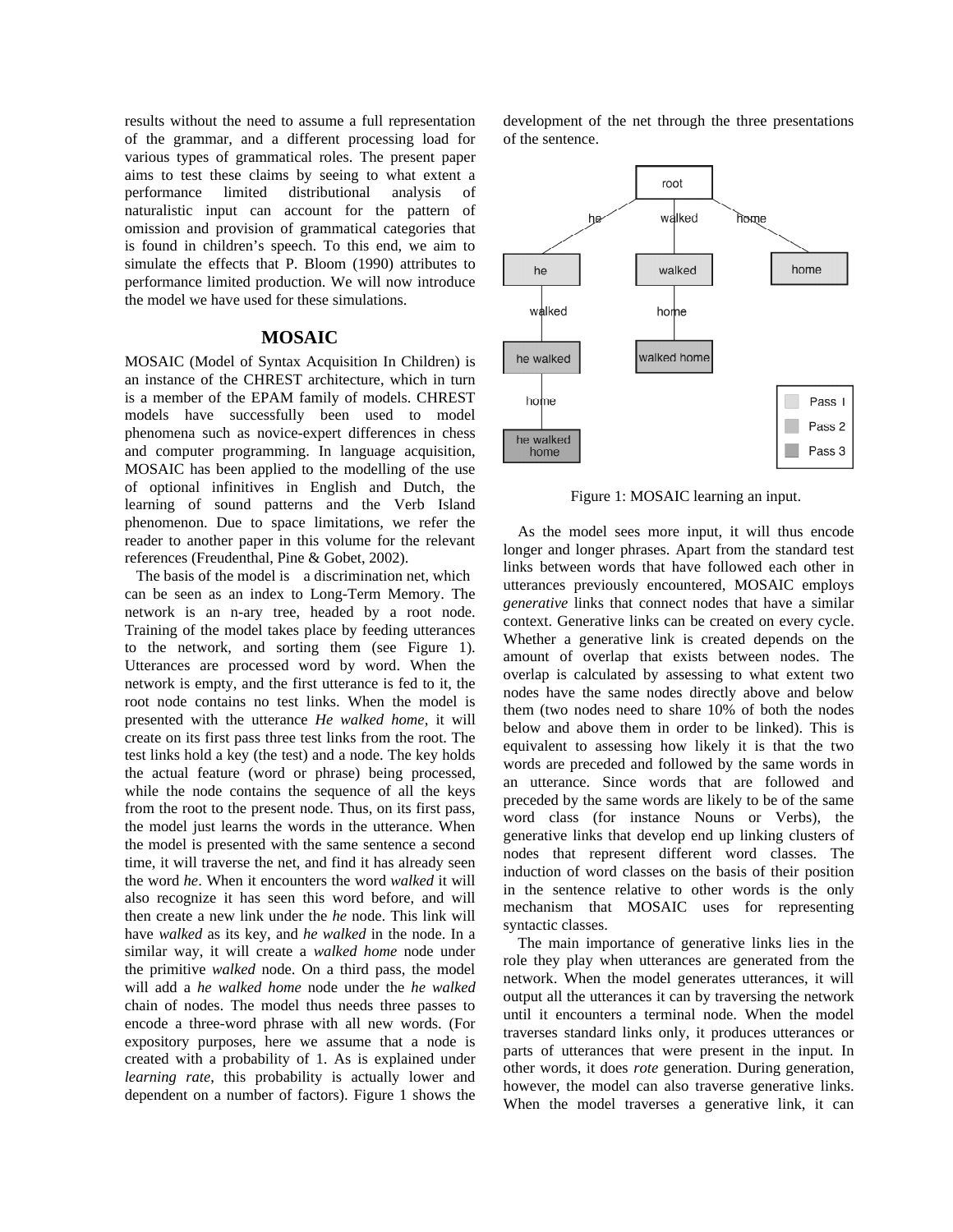supplement the utterance up to that point with a phrase that follows the node that the current node is linked to. As a result, the model is able to generate utterances that were not present in the input. Figure 2 gives an example of the generation of an utterance using a generative link.



Figure 2: Generating an utterance. Because *she* and *he* have a generative link, the model can output the novel utterance *she sings*. (For simplicity, preceding nodes are ignored in this figure.)

#### **Learning Rate**

MOSAIC does not simply learn all the utterances it encounters. The probability of the creation of a node is dependent on the size of the net and the length of the utterance it encodes. This has the effect of making the learning process frequency sensitive. If an utterance is seen more often, it has a higher probability of being created. Finally, phrases that occur in an utterance final position in the input (have an *end marker*) have a higher probability of being encoded. The precise formula governing learning rate is given elsewhere in this volume (Freudenthal, Pine & Gobet, 2002).

# **Performance Limitations in MOSAIC**

The only performance limitations in MOSAIC are the following:

- Frequency: high frequency items have a higher likelihood of being encoded, and thus feature in longer utterances
- Short phrases have a higher likelihood of being encoded than long phrases
- Utterance final phrases have a higher likelihood of being encoded.
- An utterance will only be produced (generated) if its final phrase has occurred in sentence final position in the input.

It may be appropriate to point out that these performance limitations are plausible from general theorizing in the cognitive psychology and learning literature. Huttenlocher et al. (1991) provide evidence for the effect of frequency on vocabulary learning. Evidence for the importance of sentence final position

has been provided by Naigles & Hoff-Ginsberg (1998) and has been attributed to prosodic highlighting of the sentence final position (Shady & Gerken, 1999). In contrast to the standard performance limitations view, processing load in MOSAIC does not vary as a function of grammatical role. Also note that the version of MOSAIC used for these simulations is identical to that which Freudenthal, Pine & Gobet (2002) used for the simulation of the optional infinitive phenomenon in Dutch. No free parameters were fitted to obtain these results.

# **Subject Omission in MOSAIC**

MOSAIC creates utterances without subjects because the model can output partial utterances, provided that the utterance final element has occurred in a sentence final position in the input. As a consequence, constituents that take a position early in the sentence, have a higher probability of being omitted than those that take a position further *downstream*. Since the subject takes first position in English, it has the highest likelihood of being omitted. However, this prediction is not tied to the English language. MOSAIC would generate utterances with omitted subjects in all languages that have the subject as the first element in their underlying word order.

#### **Method**

In order to simulate the data presented by P. Bloom (1990), two MOSAIC models were trained using corpora of maternal speech available in the CHILDES database (MacWhinney & Snow, 1990). We used the files of Anne and Becky. The mean length of utterance (MLU) in the output generated from the models was 2.87 for Anne's model, and 3.41 for Becky's model. In line with Bloom's analysis, we limited our analysis to utterances which could not be interpreted as imperatives. This is necessary as subjectless sentences in English are grammatical as imperatives (e.g. *Put it down*). Bloom selected a list of *nonimperative verbs* and *past tense verbs* for his analysis. Since these verbs cannot be used in an imperative form, sentences which contain a verb from these lists, and do not contain a subject, are true examples of subject omission. Tables 1 and 2 give the lists of verbs that were used for these analyses.

|  |  |  |  |  |  | Table 1: Nonimperative verbs used for analysis |
|--|--|--|--|--|--|------------------------------------------------|
|--|--|--|--|--|--|------------------------------------------------|

| Care   | Laugh  | Miss   |
|--------|--------|--------|
| Cary   | Laughs | Need   |
| Fall   | Like   | See    |
| Falls  | Live   | Sneeze |
| Forget | Lives  | Want   |
| Grow   | Love   | Wants  |
| Know   | Loves  |        |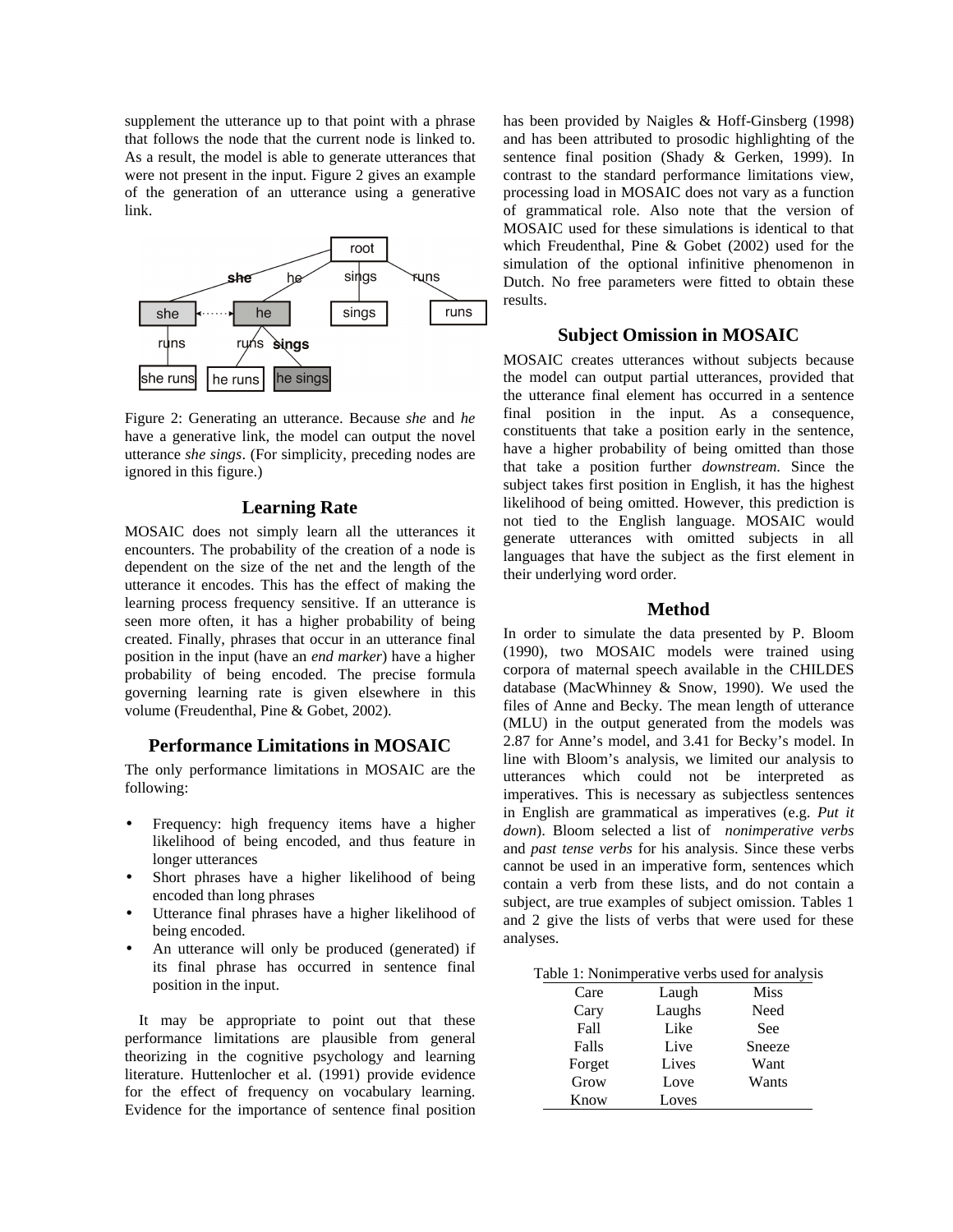In line with Bloom's analysis, we removed from our samples all questions, all utterances that contained the words *not* or *don't*, all utterances where the verb was not used in a productive way, and all utterances where the target verb was part of an embedded clause.

| Table 2: Past tense verbs used for analysis |          |           |  |
|---------------------------------------------|----------|-----------|--|
| Ate                                         | Fixed    | Saved     |  |
| <b>Bit</b>                                  | Folded   | Saw       |  |
| <b>Bought</b>                               | Forgot   | Sent      |  |
| Broke                                       | Found    | Sharpened |  |
| <b>Brought</b>                              | Gave     | Spilled   |  |
| Came                                        | Goed     | Stepped   |  |
| Caught                                      | Ironed   | Stopped   |  |
| Closed                                      | Left     | Thought   |  |
| Cooled                                      | Lost     | Throwed   |  |
| Covered                                     | Made     | Took      |  |
| Cried                                       | Melted   | Tored     |  |
| Drinked                                     | Pee-peed | Tripped   |  |
| Dropped                                     | Pulled   | Turned    |  |
| Dropt                                       | Rode     | Washed    |  |
| Falled                                      | Said     | Went      |  |
| Fell                                        | Sat      | Wrote     |  |

Table 3 gives the data for three children that Bloom reports and the two simulations (Anne's and Becky's model). It can be seen that for the children, the Verb Phrase length in utterances with a subject is shorter than in utterances without a subject. It can also be seen that MOSAIC readily simulates this result, and the size of the effect is quite comparable to that in the children. The difference in verb phrase length is statistically significant for both Anne's model  $(t(330) = 4.82, p <$ .001), and Becky's model (*t*(314) = 4.64, *p* < .001).

Table 3: Mean length of Verb Phrases in

| sentences with and without subjects |         |         |  |
|-------------------------------------|---------|---------|--|
| Child                               | With    | Without |  |
|                                     | Subject | Subject |  |
| Adam                                | 2.33    | 2.60    |  |
| Eve                                 | 2.02    | 2.72    |  |
| Sarah                               | 1.80    | 2.46    |  |
|                                     |         |         |  |
| Anne's Model                        | 2.14    | 2.76    |  |
| Becky's Model                       | 2.58    | 3.31    |  |

MOSAIC obtains this result because the probability of learning an item in MOSAIC is dependent only on its frequency and length, and not on its grammatical role. There is thus no reason (apart from differences in frequency), why sentences with subjects should, on average, be longer (or shorter) than those without. The fact that verb phrases in utterances with subjects should be longer than verb phrases in utterances without a subject is a straightforward consequence of this fact.

A second analysis performed by Bloom was to look at the length of the verb phrase as a function of the type of subject (no subject, pronoun or non-pronoun). The reasoning was that, since the processing load of a subject is higher than that of a missing subject, and the processing load of a non-pronoun subject is higher than that of a pronoun (since the pronoun is both phonetically shorter as well as shorter in word length), this should again result in length effects on the Verb Phrase. The results of this analysis are shown in table 4.

Table 4: Mean length of Verb Phrase as a function of subject size

| <b>TUINTION OF SUPPORT SILV</b> |            |         |         |
|---------------------------------|------------|---------|---------|
|                                 | No Subject | Pronoun | Non-    |
|                                 |            |         | Pronoun |
| Adam                            | 2.60       | 2.55    | 2.25    |
| Eve                             | 2.75       | 2.30    | 2.00    |
| Sarah                           | 2.45       | 1.90    | 1.50    |
|                                 |            |         |         |
| Anne's Model                    | 2.76       | 2.45    | 1.60    |
| Becky's Model                   | 3.31       | 2.93    | 1.67    |
|                                 |            |         |         |

 Again, it is clear that MOSAIC has no difficulty in simulating these results (though the size of the effect in MOSAIC appears to be slightly larger than in the children that Bloom analysed). The difference in verb phrase length between utterances with a pronoun subject and those with a non-pronominal subject is statistically significant for both Anne's model  $(t(64) =$ 3.45,  $p < .001$ ) and Becky's model ( $t(104) = 4.40$ ,  $p <$ .001). There are two possible reasons why MOSAIC might simulate this result. Firstly, non-pronoun subjects are on average slightly longer than pronoun subjects. Pronouns are by definition one word long, while nonpronoun NP's can contain determiners and adjectives. In fact, Bloom indicates that the average non-pronoun subject for the children he analysed was 1.16 words long. Secondly, pronouns have a higher frequency of occurrence than non-pronominal subjects. In MOSAIC, this increases the likelihood that they will be learnt, and the likelihood that they will feature in longer utterances. We decided to test these two explanations in MOSAIC by performing the analysis on non-pronominal subjects of length one and greater separately. As it turned out, only a small proportion of the non-pronominal subjects had a length greater than one. For non-pronominal subjects of length one, the size of the VP was 1.58 for Anne's model, and 1.88 for Becky's model<sup>1</sup>. Both values are smaller than the VP length for pronoun

-

<sup>1</sup> One would expect the length of the verb phrase to increase when limiting this analysis to subjects of length 1. This is the case for Becky's model, but not for Anne's model. This is due to the fact that, for Anne's model, there were relatively few long non-pronominal subjects, but one of those that did occur had a particularly long verb phrase.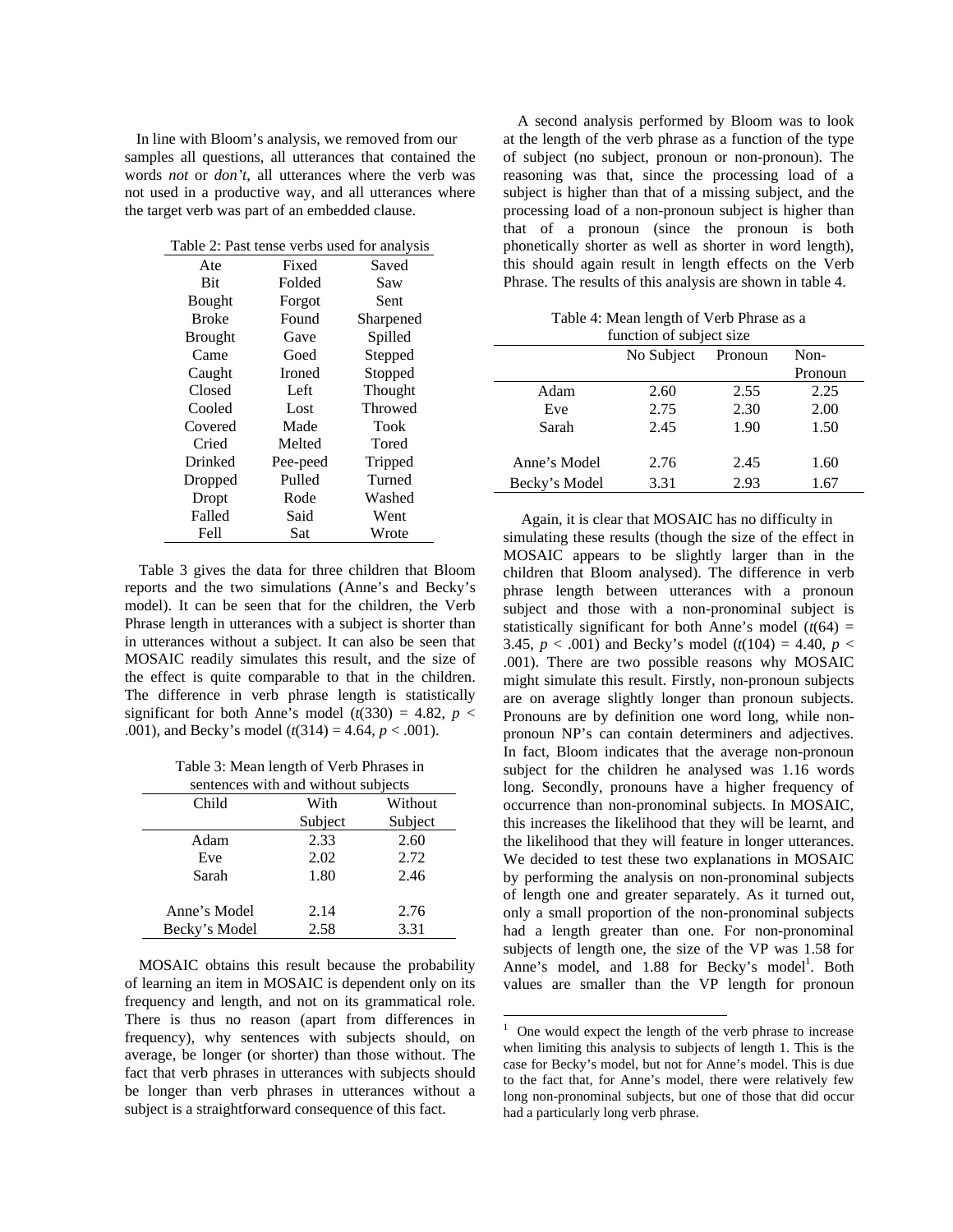subjects. Given the low incidence of long nonpronominal subject in both these and Bloom's data, this clearly indicates that the lower complexity effect that Bloom attributes to the fact that pronouns are phonetically shorter, can be explained by frequency in the input. Note that MOSAIC does not employ a phonetic component. Phonetic differences can therefore not have contributed to MOSAIC's simulation of the effect.

The importance of frequency in the input as an explanation for the difference between pronouns and non-pronouns is also highlighted by a point made by Hyams & Wexler (1993). Though pronouns may be phonetically shorter, the process of assigning the referent to a (potentially ambiguous) pronoun may actually result in its processing load being higher, rather than lower. This would predict a shorter Verb Phrase length for pronominal than for non-pronominal subjects.

# **Subject versus Object Omission**

It has often been shown that subjects are omitted more often than objects. In order to test how often objects are omitted, Bloom selected utterances which contain verbs that require an object, and calculated the proportion of object omission from these obligatory contexts. Table 5 shows this list of verbs.

| Table 5: Verbs that take obligatory objects. |               |           |  |
|----------------------------------------------|---------------|-----------|--|
| <b>Bought</b>                                | <b>Ironed</b> | Saved     |  |
| <b>Broke</b>                                 | Like          | Saw       |  |
| <b>Brought</b>                               | Love          | See       |  |
| Caught                                       | Loves         | Sharpened |  |
| Covered                                      | Made          | Thought   |  |
| Drinked                                      | <b>Miss</b>   | Throwed   |  |
| Fix                                          | Need          | Took      |  |
| Folded                                       | Pulled        | Want      |  |
| Found                                        | Rode          | Wants     |  |
| Gave                                         | Said          | Washed    |  |

 Table 6 compares the proportion of omitted subjects and objects from obligatory contexts (verbs from tables 1 and 2 for subjects, verbs from table 5 for objects). It can be seen that the proportion of subject omission is considerably higher than the proportion of object omission. The subject-object asymmetry was significant for both Anne's model  $(X^2 (1, N = 560) = 98.83, p <$ .001), and Becky's model  $(X^2(1, N = 548) = 125.97, p$ < .001). Bloom suggests several possible causes for this asymmetry. Firstly, it may be due to pragmatic factors. Since subjects typically convey given information, while objects convey new information, it may be more pragmatically appropriate to omit subjects when processing capacity is limited. A second possible cause might be that there is a 'save the heaviest for last' bias.

This would result in subjects having a higher processing load than objects, and as a result, in them being omitted more often.

| Table 6: Omission from obligatory contexts |          |         |  |
|--------------------------------------------|----------|---------|--|
|                                            | Subjects | Objects |  |
| Adam                                       | 57%      | 8%      |  |
| Eve                                        | 61%      | 7%      |  |
| Sarah                                      | 43%      | 15%     |  |
| Anne's Model                               | 64%      | 21%     |  |
| Becky's Model                              | 60%      | 14%     |  |

 The explanation for the effect in MOSAIC is simple. As a result of MOSAIC's performance limitations, a constituent is less likely to be omitted when it occurs further toward the end of the sentence. Since subjects take first position, and objects usually come after the verb, the probability of omitting an object is smaller than the probability of omitting a subject. Bloom goes on to suggest that the hypothesized processing asymmetry should cause other differences between subjects and objects. For example, since pronouns exert less of a processing load, more pronouns will occur in subject position than in object position. Table 7 shows the relevant data, both for Bloom's analysis, and MOSAIC's simulations. Again, the assymmetry is significant for Anne's model  $(X^2 (1, N = 243) = 8.08, p)$  $(1, 0, 0)$ , and Becky's model  $(X^2(1, N = 292) = 27.53, p < 0)$ .001).

| Table 7: Proportion of overt pronominal Noun Phrases |  |
|------------------------------------------------------|--|
|------------------------------------------------------|--|

|               | Subjects | Objects |
|---------------|----------|---------|
| Adam          | 41%      | 25%     |
| Eve           | 36%      | 14%     |
| Sarah         | 91%      | 33%     |
|               |          |         |
| Anne's Model  | 47%      | 27%     |
| Becky's Model | 72%      | 40%     |

There is no specific reason why MOSAIC would predict this effect, but the pragmatic factors that Bloom mentions may well explain this result. Subjects tend to convey given information, and objects tend to convey new information. It certainly makes sense to introduce new information using a non-pronoun NP. The use of a pronoun requires the listener to resolve the referent of the pronoun. The use of a non-pronoun NP is usually less ambiguous, which aids the resolution process. In fact, several authors have argued that this is the preferred argument structure for English (Clancy, 2001). As such, it is not just a feature of child language, but is actually the preferred structure in adult language. The fact that MOSAIC simulates this result is simply a